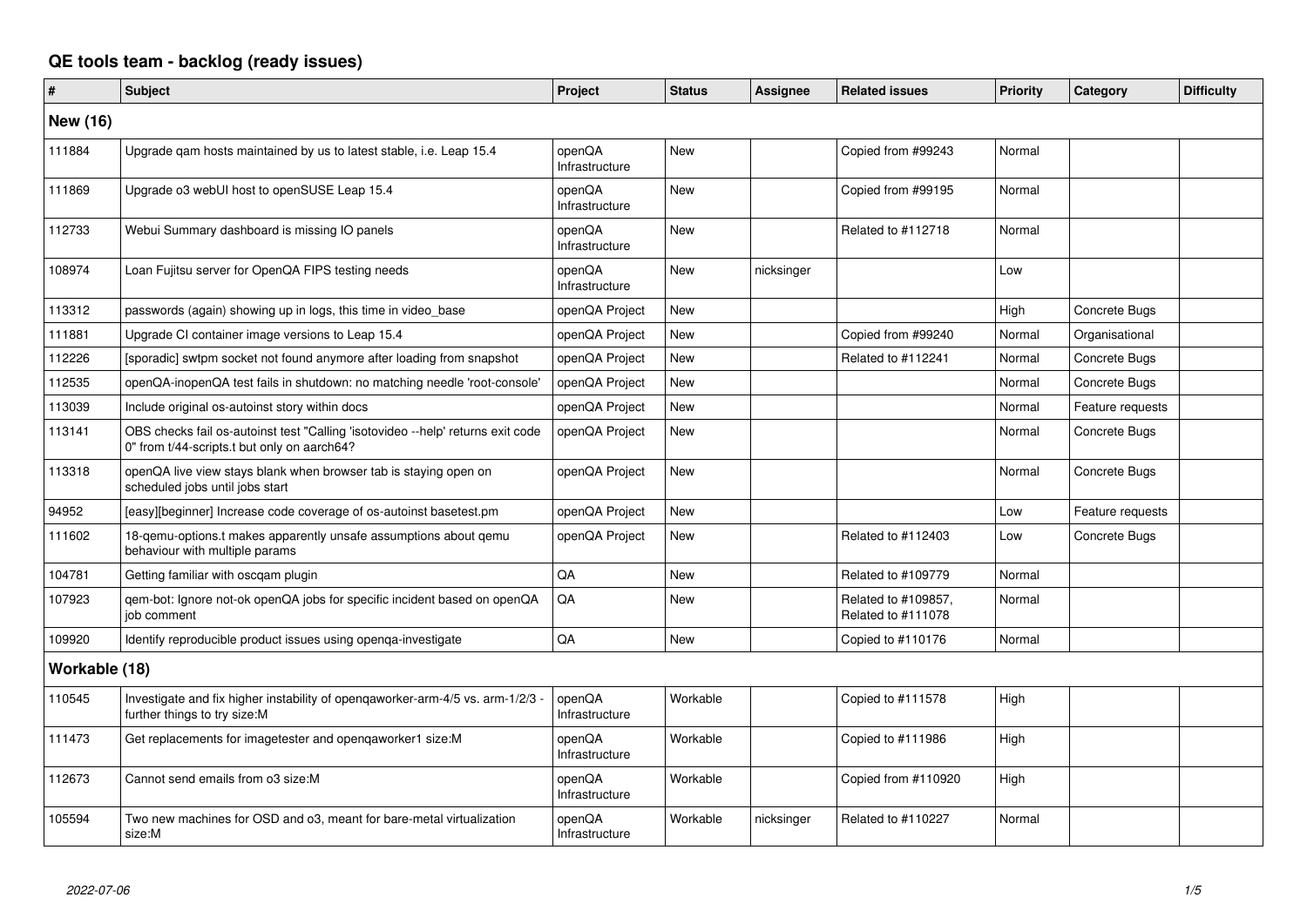| $\vert$ #       | <b>Subject</b>                                                                                                                                                                                    | Project                  | <b>Status</b> | <b>Assignee</b> | <b>Related issues</b>                                                                                                                                                              | <b>Priority</b> | Category         | <b>Difficulty</b> |
|-----------------|---------------------------------------------------------------------------------------------------------------------------------------------------------------------------------------------------|--------------------------|---------------|-----------------|------------------------------------------------------------------------------------------------------------------------------------------------------------------------------------|-----------------|------------------|-------------------|
| 109746          | Improve QA related server room management, consistent naming and<br>tagging size:M                                                                                                                | openQA<br>Infrastructure | Workable      |                 | Copied from #102650,<br>Copied to #110521                                                                                                                                          | Low             |                  |                   |
| 109112          | Improve os-autoinst sshXtermVt.pm connection error handling (was: "Test<br>died: Error connecting to <root@redcurrant-4.qa.suse.de>: No route to host")<br/>size:M</root@redcurrant-4.qa.suse.de> | openQA<br>Infrastructure | Workable      |                 | Related to #98832, Has<br>duplicate #109719                                                                                                                                        | Low             |                  |                   |
| 113138          | sporadic failure in openQA test "t/ui/23-audit-log.t" size:M                                                                                                                                      | openQA Project           | Workable      |                 |                                                                                                                                                                                    | High            | Concrete Bugs    |                   |
| 113201          | Integrate spike solution for accessing VMWare's VNC-over-websockets into<br>os-autoinst's VNC console size:M                                                                                      | openQA Project           | Workable      |                 |                                                                                                                                                                                    | High            | Feature requests |                   |
| 113189          | Research where we need limits size:S                                                                                                                                                              | openQA Project           | Workable      |                 |                                                                                                                                                                                    | Normal          | Feature requests |                   |
| 111066          | Document suggested workflows for multiple teams reviewing openQA test<br>results size:M                                                                                                           | openQA Project           | Workable      |                 |                                                                                                                                                                                    | Normal          | Feature requests |                   |
| 81899           | [easy][beginner] Move code from isotovideo to a module size:M                                                                                                                                     | openQA Project           | Workable      | okurz           | Related to #108530                                                                                                                                                                 | Low             | Feature requests |                   |
| 99663           | Use more perl signatures - os-autoinst size:M                                                                                                                                                     | openQA Project           | Workable      | okurz           | Related to #102146,<br>Related to #104986,<br>Related to #104520,<br>Related to #106654.<br>Related to #108323,<br>Related to #110983,<br>Related to #112319,<br>Copied to #100967 | Low             | Feature requests |                   |
| 100967          | Use more perl signatures - openQA size:M                                                                                                                                                          | openQA Project           | Workable      | okurz           | Copied from #99663,<br>Copied to #105127                                                                                                                                           | Low             | Feature requests |                   |
| 106056          | [virtualization][tools] Improve retry behaviour and connection error handling<br>in backend::ipmi (was: "Fail to connect openqaipmi5-sp.qa.suse.de on our<br>osd environment") size:M             | openQA Project           | Workable      |                 | Related to #102650                                                                                                                                                                 | Low             | Feature requests |                   |
| 107941          | [sporadic] openQA Fullstack test t/full-stack.t can still fail with "udevadm" log<br>message size:M                                                                                               | openQA Project           | Workable      |                 |                                                                                                                                                                                    | Low             | Concrete Bugs    |                   |
| 111254          | Cover code of os-autoinst path backend/ fully (statement coverage) size:M                                                                                                                         | openQA Project           | Workable      |                 | Blocked by #109620,<br>Copied from #111251                                                                                                                                         | Low             | Feature requests |                   |
| 111770          | Limit finished tests on /tests, but query configurable and show complete<br>number of jobs size:S                                                                                                 | openQA Project           | Workable      |                 |                                                                                                                                                                                    | Low             | Feature requests |                   |
| 111338          | Open source https://gitlab.suse.de/qa-maintenance/mtui size:M                                                                                                                                     | QA                       | Workable      |                 | Copied to #111341                                                                                                                                                                  | Low             |                  |                   |
| In Progress (2) |                                                                                                                                                                                                   |                          |               |                 |                                                                                                                                                                                    |                 |                  |                   |
| 111992          | Deal with QEMU and OVMF default resolution being 1280x800, affecting (at<br>least) qxl size:M                                                                                                     | openQA Project           | In Progress   | i tinita        | Related to #111866,<br>Related to #111863                                                                                                                                          | High            | Feature requests |                   |
| 111341          | Open source https://gitlab.suse.de/qa-maintenance/qam-oscplugin/ size:M                                                                                                                           | QA                       | In Progress   | osukup          | Copied from #111338                                                                                                                                                                | Normal          |                  |                   |
| Blocked (33)    |                                                                                                                                                                                                   |                          |               |                 |                                                                                                                                                                                    |                 |                  |                   |
| 97862           | More openQA worker hardware for OSD size:M                                                                                                                                                        | openQA<br>Infrastructure | Blocked       | okurz           | Copied from #97043,<br>Copied to #104970                                                                                                                                           | High            |                  |                   |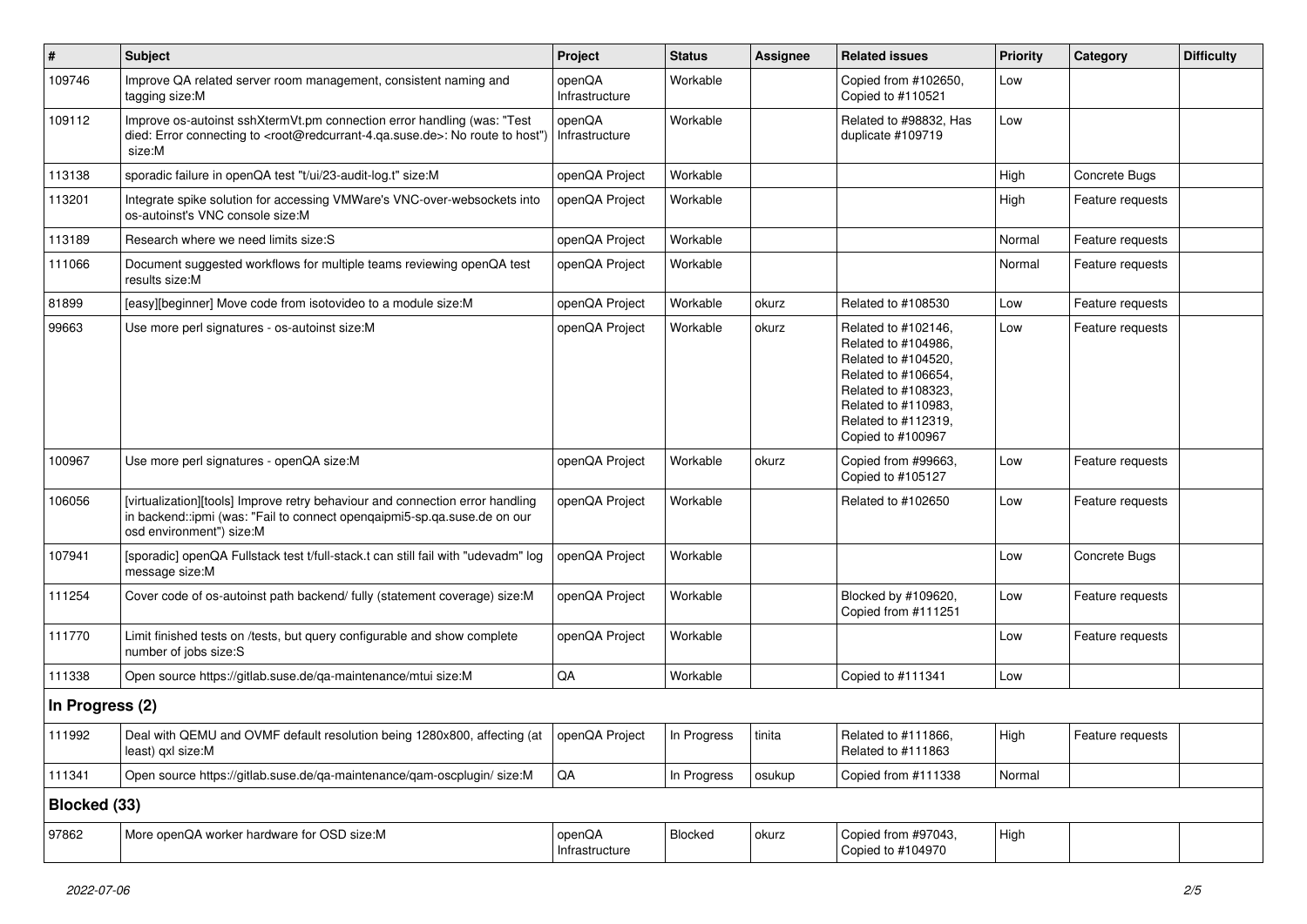| $\vert$ # | <b>Subject</b>                                                                                                                                                                                                            | Project                  | <b>Status</b>  | Assignee   | <b>Related issues</b>                                                                                                                                    | Priority | Category         | <b>Difficulty</b> |
|-----------|---------------------------------------------------------------------------------------------------------------------------------------------------------------------------------------------------------------------------|--------------------------|----------------|------------|----------------------------------------------------------------------------------------------------------------------------------------------------------|----------|------------------|-------------------|
| 103736    | Make aarch64 machine chan-1 up and running after it is broken size:M                                                                                                                                                      | openQA<br>Infrastructure | Blocked        | nicksinger |                                                                                                                                                          | High     |                  |                   |
| 110920    | Emails from o3 are rejected by mx2.suse.de for certain sender/recipients<br>size:S                                                                                                                                        | openQA<br>Infrastructure | Blocked        | okurz      | Copied from #110629,<br>Copied to #112673                                                                                                                | High     |                  |                   |
| 111863    | Upgrade o3 workers to openSUSE Leap 15.4                                                                                                                                                                                  | openQA<br>Infrastructure | Blocked        | okurz      | Related to #111992,<br>Copied from #99189                                                                                                                | Normal   |                  |                   |
| 111866    | Upgrade osd workers and openga-monitor to openSUSE Leap 15.4                                                                                                                                                              | openQA<br>Infrastructure | Blocked        | okurz      | Related to #111992,<br>Copied from #99192                                                                                                                | Normal   |                  |                   |
| 111872    | Upgrade osd webUI host to openSUSE Leap 15.4                                                                                                                                                                              | openQA<br>Infrastructure | <b>Blocked</b> | okurz      | Copied from #99198                                                                                                                                       | Normal   |                  |                   |
| 111986    | Ensure uno openganet opensuse org is properly used                                                                                                                                                                        | openQA<br>Infrastructure | <b>Blocked</b> | okurz      | Copied from #111473                                                                                                                                      | Normal   |                  |                   |
| 109668    | [saga][epic] Stable and updated non-qemu backends for SLE validation                                                                                                                                                      | openQA Project           | Blocked        | okurz      | Related to #37339                                                                                                                                        | High     | Feature requests |                   |
| 80142     | [saga][epic] Scale out: Redundant/load-balancing deployments of openQA,<br>easy containers, containers on kubernetes                                                                                                      | openQA Project           | Blocked        | okurz      | Related to #80466,<br>Related to #92893,<br>Related to #110497                                                                                           | High     | Feature requests |                   |
| 101048    | [epic] Investigate and fix higher instability of opengaworker-arm-4/5 vs.<br>$arm-1/2/3$                                                                                                                                  | openQA Project           | Blocked        | mkittler   | Related to #101030                                                                                                                                       | High     | Concrete Bugs    |                   |
| 100688    | [epic][virtualization][3rd party hypervisor] Add svirt backend compatibility for<br>vmware 7.0                                                                                                                            | openQA Project           | Blocked        | okurz      |                                                                                                                                                          | High     | Feature requests |                   |
| 109656    | [epic] Stable non-gemu backends                                                                                                                                                                                           | openQA Project           | Blocked        | okurz      | Related to #99345                                                                                                                                        | Normal   | Feature requests |                   |
| 91914     | [epic] Make reviewing openQA results per squad easier                                                                                                                                                                     | openQA Project           | <b>Blocked</b> | okurz      | Related to #52655,<br>Related to #93710, Copied<br>from #91467, Copied to<br>#99306                                                                      | Normal   | Feature requests |                   |
| 92854     | [epic] limit overload of openQA webUI by heavy requests                                                                                                                                                                   | openQA Project           | Blocked        | okurz      | Copied from #92770                                                                                                                                       | Normal   | Feature requests |                   |
| 97190     | Limit size of initial requests everywhere, e.g. /, /tests, etc., over webUI and<br>API                                                                                                                                    | openQA Project           | <b>Blocked</b> | okurz      | Related to #41054,<br>Related to #110680,<br>Related to #110677                                                                                          | Normal   | Feature requests |                   |
| 98472     | [epic] Scale out: Disaster recovery deployments of existing openQA<br>infrastructures                                                                                                                                     | openQA Project           | Blocked        | okurz      |                                                                                                                                                          | Normal   | Feature requests |                   |
| 103962    | [saga][epic] Easy multi-machine handling: MM-tests as first-class citizens                                                                                                                                                | openQA Project           | Blocked        | mkittler   | Copied to #112862                                                                                                                                        | Normal   | Feature requests |                   |
| 103971    | [epic] Easy *re*-triggering and cloning of multi-machine tests                                                                                                                                                            | openQA Project           | Blocked        | mkittler   | Related to #66071                                                                                                                                        | Normal   | Feature requests |                   |
| 106922    | [epic][sporadic] openga_from_git fails in dashboard due to<br>ensure unlocked desktop not expecting password entry screen in case of<br>locked desktop auto review:"match=desktop-runner,screenlock timed<br>out.*":retry | openQA Project           | <b>Blocked</b> | okurz      | Related to #103122,<br>Related to #92092,<br>Related to #44441,<br>Related to #46589,<br>Related to #64078, Copied<br>from #106919, Copied to<br>#108527 | Normal   | Feature requests |                   |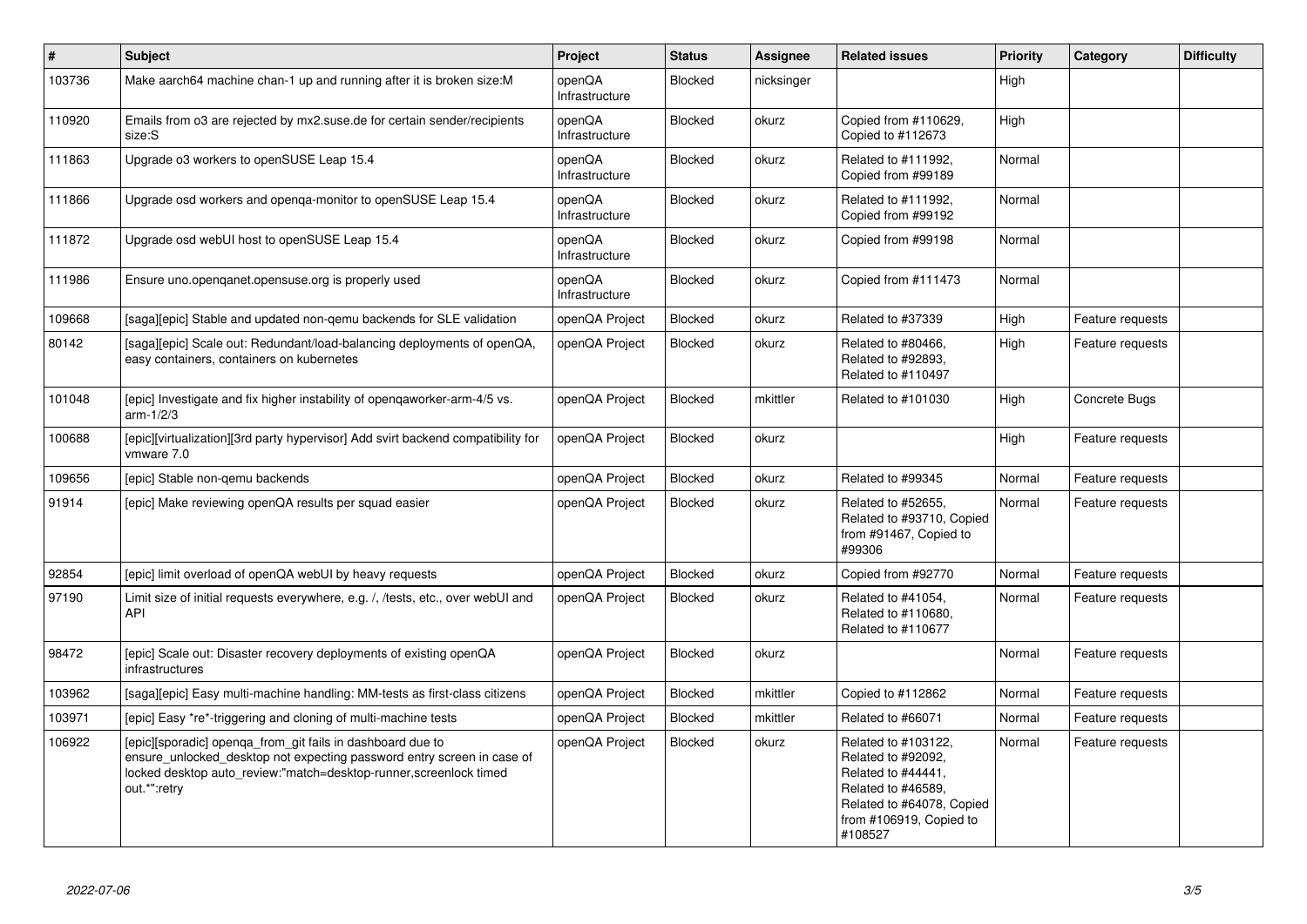| $\vert$ #     | <b>Subject</b>                                                                                                                                    | Project                  | <b>Status</b>  | <b>Assignee</b> | <b>Related issues</b>                                                                                                                                                             | <b>Priority</b> | Category         | <b>Difficulty</b> |
|---------------|---------------------------------------------------------------------------------------------------------------------------------------------------|--------------------------|----------------|-----------------|-----------------------------------------------------------------------------------------------------------------------------------------------------------------------------------|-----------------|------------------|-------------------|
| 108530        | os-autoinst plugins: x11_start_program from os-autoinst-distri-openQA<br>dynamically loaded from another git repo size:M                          | openQA Project           | <b>Blocked</b> | cdywan          | Related to #81899                                                                                                                                                                 | Normal          | Feature requests |                   |
| 108527        | [epic] os-autoinst plugins (or wheels or leaves or scrolls) for scalable code<br>reuse of helper functions and segmented test distributions       | openQA Project           | Blocked        | okurz           | Copied from #106922                                                                                                                                                               | Normal          | Feature requests |                   |
| 109846        | [epic] Ensure all our database tables accomodate enough data, e.g. bigint for<br>ids                                                              | openQA Project           | <b>Blocked</b> | okurz           | Copied from #109836                                                                                                                                                               | Normal          | Feature requests |                   |
| 111860        | [epic] Upgrade all our infrastructure, e.g. o3+osd workers+webui and<br>production workloads, to openSUSE Leap 15.4                               | openQA Project           | Blocked        | okurz           | Copied from #99183                                                                                                                                                                | Normal          | Organisational   |                   |
| 99660         | [epic] Use more perl signatures in our perl projects                                                                                              | openQA Project           | Blocked        | okurz           |                                                                                                                                                                                   | Low             | Feature requests |                   |
| 109740        | [epic] Stable os-autoinst unit tests with good coverage                                                                                           | openQA Project           | <b>Blocked</b> | okurz           | Related to #109620                                                                                                                                                                | Low             | Feature requests |                   |
| 98952         | [epic] t/full-stack.t sporadically fails "clickElement: element not interactable"<br>and other errors                                             | openQA Project           | <b>Blocked</b> | mkittler        | Related to #101734                                                                                                                                                                | Low             | Concrete Bugs    |                   |
| 99579         | [epic][retro] Follow-up to "Published QCOW images appear to be<br>uncompressed"                                                                   | openQA Project           | Blocked        | okurz           | Related to #96557, Copied<br>from #99246                                                                                                                                          | Low             | Organisational   |                   |
| 91646         | [saga][epic] SUSE Maintenance QA workflows with fully automated testing,<br>approval and release                                                  | QA                       | Blocked        | okurz           | Copied to #99303                                                                                                                                                                  | Normal          |                  |                   |
| 96539         | Conclude migration of qam.suse.de                                                                                                                 | QA                       | Blocked        | okurz           |                                                                                                                                                                                   | Normal          |                  |                   |
| 94105         | [epic] Use feedback from openga-investigate to automatically inform on<br>github pull requests, open tickets, weed out automatically failed tests | QA                       | <b>Blocked</b> | okurz           | Related to #91773,<br>Related to #107014                                                                                                                                          | Normal          |                  |                   |
| 110884        | [epic] Properly maintained open source mtui+oscgam                                                                                                | QA                       | <b>Blocked</b> | okurz           |                                                                                                                                                                                   | Normal          |                  |                   |
| 111347        | [saga][epic] Properly maintained Maintenance QA tooling                                                                                           | QA                       | <b>Blocked</b> | okurz           | Copied from #99303                                                                                                                                                                | Normal          |                  |                   |
| 112367        | [tools] python-paramiko on Leap/SLE throws exception with ed25519 key<br>size:M                                                                   | QA                       | <b>Blocked</b> | jbaier_cz       |                                                                                                                                                                                   | Normal          |                  |                   |
| Feedback (10) |                                                                                                                                                   |                          |                |                 |                                                                                                                                                                                   |                 |                  |                   |
| 111171        | Handle installation of new FC switch                                                                                                              | openQA<br>Infrastructure | Feedback       | okurz           |                                                                                                                                                                                   | Low             |                  |                   |
| 113030        | test distribution directory git revision can be parsed as "UNKNOWN" and<br>openQA investigation fails to show test git log                        | openQA Project           | Feedback       | okurz           |                                                                                                                                                                                   | High            | Concrete Bugs    |                   |
| 112265        | Just use bigint in all our database tables (for auto-incremented ID-columns)                                                                      | openQA Project           | Feedback       | mkittler        | Related to #112718                                                                                                                                                                | Normal          | Feature requests |                   |
| 95783         | Provide support for multi-machine scenarios handled by openga-investigate<br>size:M                                                               | openQA Project           | Feedback       | mkittler        | Related to #103425.<br>Related to #71809,<br>Related to #69976,<br>Related to #107014,<br>Related to #110518,<br>Related to #110530,<br>Related to #110176,<br>Copied from #81859 | Normal          | Feature requests |                   |
| 111470        | Reconsider folding ok results by default and/or uncollapse all on<br>/tests/overview                                                              | openQA Project           | Feedback       | mkittler        | Copied from #110719                                                                                                                                                               | Normal          | Feature requests |                   |